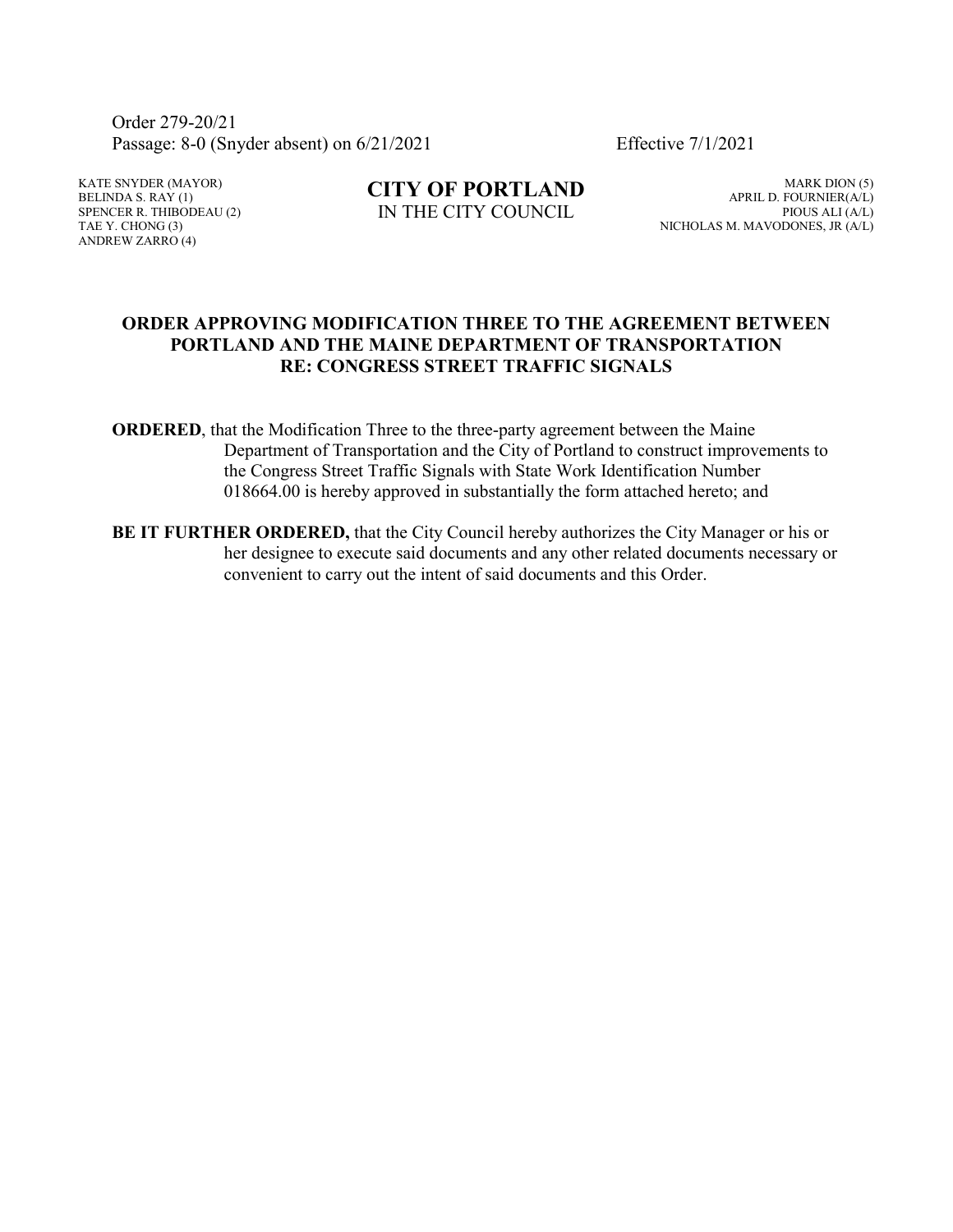

*MaineDOT use only* 

**AMS ID**: 20161011000000000190

**CSN**: 36622,

**PROGRAM**: Multimodal

# **MAINE DEPARTMENT OF TRANSPORTATION Modification 3 to a Locally Administered Project Agreement**

With the

**City of Portland** 

**Regarding** 

## **Advanced Traffic Management System on Congress Street**

| <b>MaineDOT Use Only</b>               |  |  |  |  |
|----------------------------------------|--|--|--|--|
| Federal Authorization Date: 01/04/2016 |  |  |  |  |
| Federal Project #: STP-1866(400)       |  |  |  |  |
| MaineDOT WIN: 018664.00                |  |  |  |  |
| Portland Vendor ID: VC1000073476       |  |  |  |  |
| Portland DUNS Number: 07-174-780       |  |  |  |  |
| CFDA #: 20.205                         |  |  |  |  |
|                                        |  |  |  |  |

Modification 3 amends an Agreement for a project consisting of traffic signal upgrades on Congress Street in Portland that took effect October 6, 2016. This modification increases the Agreement by \$383,638.65, consisting of additional contributions of \$127,800.00 from PACTS and \$255,838.65 from Portland to meet the lowest construction bid, as set out below.

## ARTICLE 2. PROJECT FINANCES

 Section 2A UPSET LIMIT shall be modified to read as follows: The current estimated cost of the Project is \$**1,431,638.65** (Project Cost), to be shared as set out below.

#### **Preliminary Engineering and Right of Way, CSN 36622**

| Local |                    |     | Federal                                | ⊺otal            |  |
|-------|--------------------|-----|----------------------------------------|------------------|--|
| 25%   | .45<br>596<br>\$34 | 75% | 789.35<br>.102.<br>₼ 4<br>JD.<br>ບວ.ບບ | 138.385.80<br>J. |  |
|       |                    |     |                                        |                  |  |

**Construction, CSN**\_\_\_\_\_\_\_

|        | Local        | Federal |                          | <b>State</b> |             | Total          |
|--------|--------------|---------|--------------------------|--------------|-------------|----------------|
| 67.87% | \$820,042.20 |         | $30.89\%$   \$373,210.65 | 1.24%        | \$15,000.00 | \$1,208,252.85 |

#### **Construction Engineering, CSN 36622**

| Local |                      |     | Federal         | Γotal          |  |
|-------|----------------------|-----|-----------------|----------------|--|
| 25%   | .250.00<br>ጦጣ<br>ے ت | 75% | .750.00<br>\$63 | \$85<br>000.00 |  |

 $\Box$  Section 2B MAINEDOT SHARE shall be modified to read as follows:

• In the preliminary engineering, right of way and construction engineering stages of the Project, MaineDOT will contribute federal money programmed by PACTS at the rate of **75 percent,** up to a maximum of **\$167,539.35.**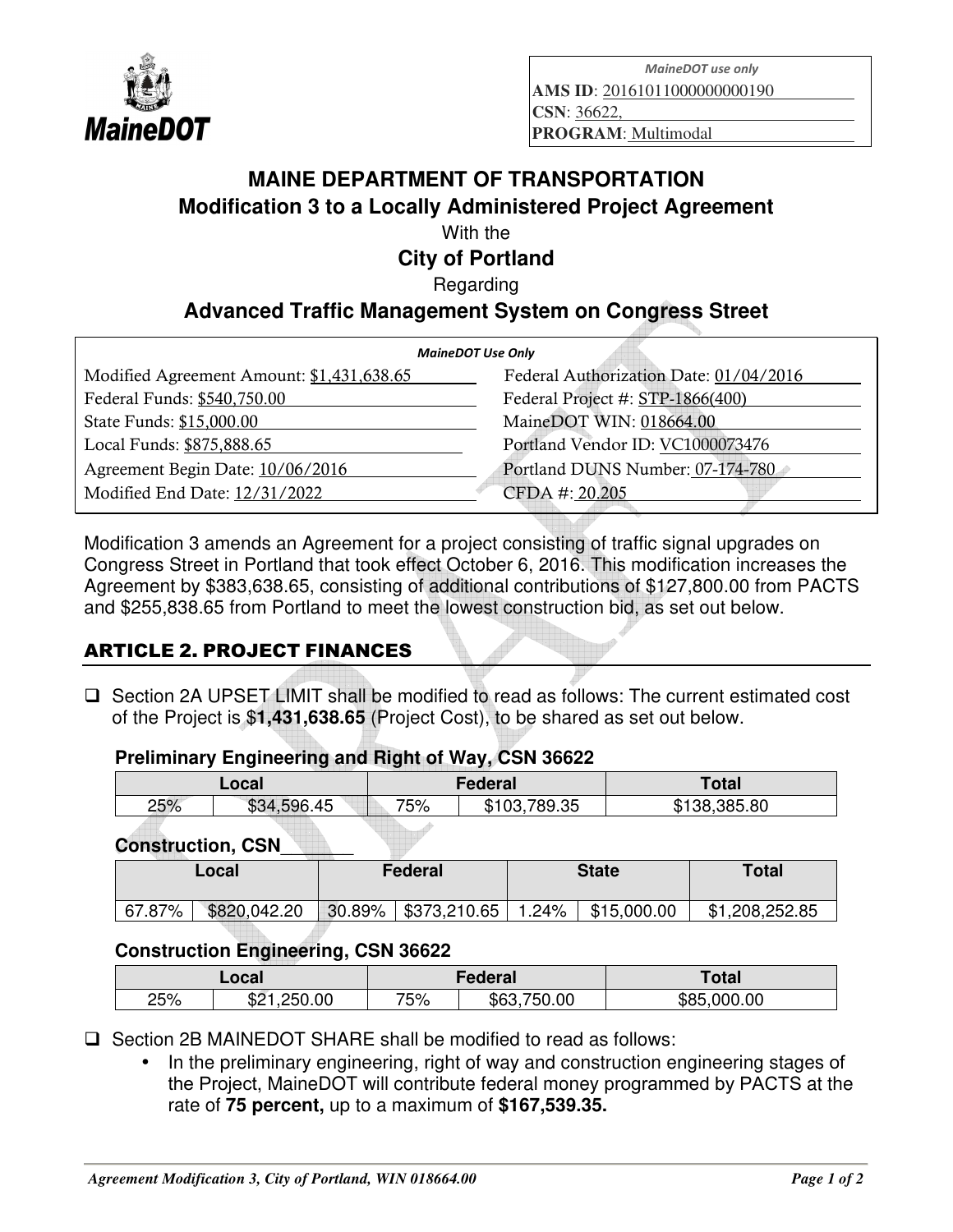- In the construction stage, MaineDOT will contribute federal funding programmed by PACTS at the approximate rate of **30.89** percent, up to a maximum of **\$373,210.65**. Additionally, MaineDOT will contribute state funds to the construction stage of the Project at the approximate rate of 1.24 percent, up to **\$15,000.00**.
- $\square$  Section 2C LOCAL SHARE shall be modified to read as follows:
	- In the preliminary engineering, right of way and construction engineering stages, the City shall share in federally participating costs at the rate of **25 percent**, for an estimated contribution of **\$55,846.45**.
	- In the construction stage, the City shall share in federally participating costs at the approximate rate of **67.87 percent**, for an estimated contribution of **\$820,042.20**.
	- Additionally, the City shall be fully responsible for the following:
		- o Costs exceeding the total of this Agreement, as shown in Section 2A above; and
		- o Costs incurred before the original execution date of this Agreement.

All other terms and conditions of the original Agreement shall remain in effect without a gap. **MaineDOT** and the **City of Portland**, by their duly authorized representatives, have executed this modification to the original Agreement on the date last signed below.

# **City of Portland City of Portland City of Portland City of Portland City of Portland City of Portland City of Portland City of Portland City of Portland City of Portland City of Portland City of Portland City of Portland**

| By:                             |  |
|---------------------------------|--|
| Jon P. Jennings, City Manager * |  |

**All Street, South Branch** 

**Richard J. Crawford, P.E., Director \*** Bureau of Project Development

Date: Date: Date:

*\* I certify that the foregoing signature is true and accurate. I further certify – pursuant to 10 M.R.S.A. §9502, et seq. – that the signature, if electronic: (a) is intended to have the same force as a manual signature, (b) is unique to me, (c) is capable of verification, (d) is under my sole control, and (e) is linked to data in such a manner that it is invalidated if the data are changed.*